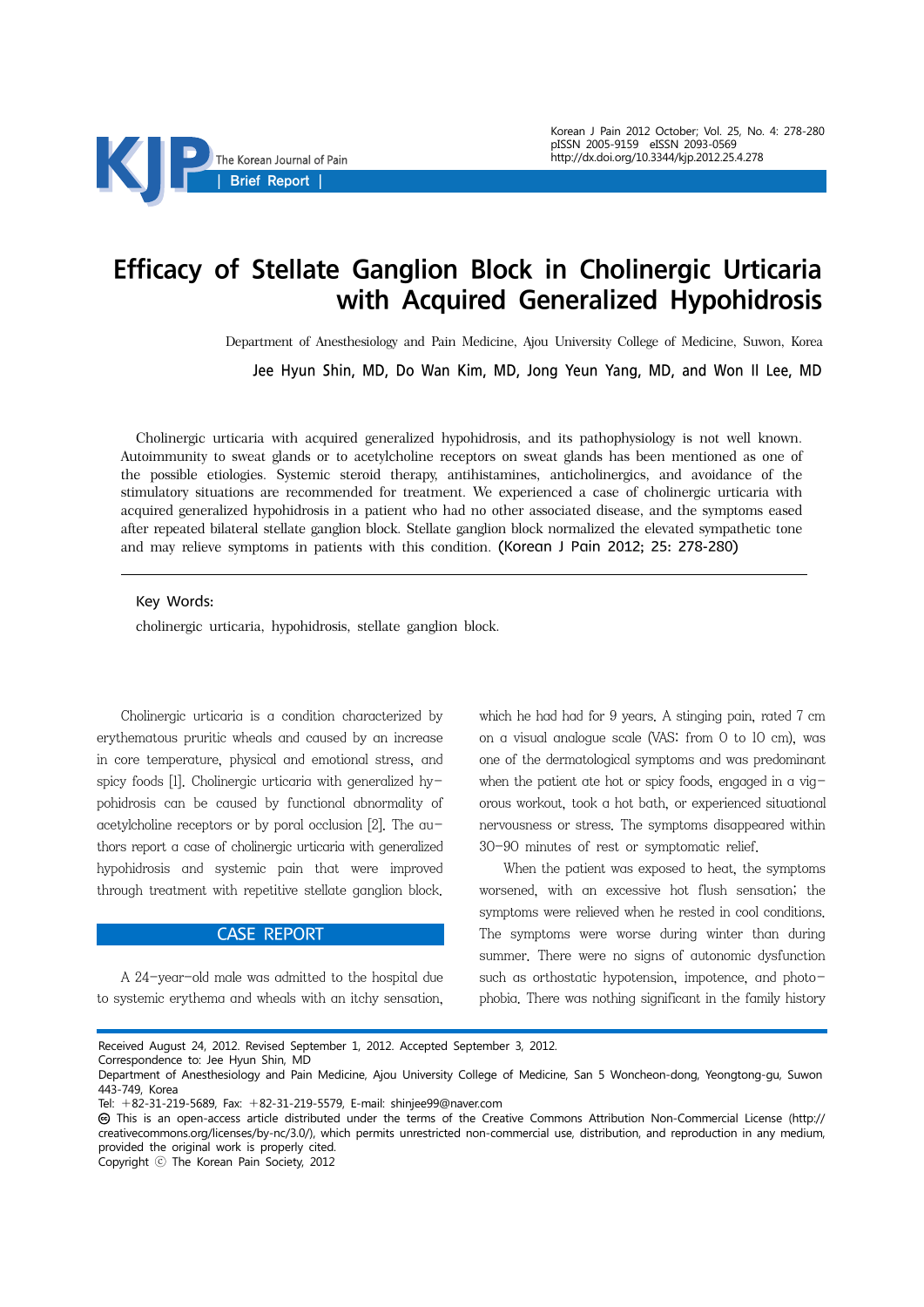or the physical examination.

The results of the blood laboratory test, liver function test, urinalysis, rheumatoid factor, coagulation test, erythrocyte sedimentation rate (ESR), C-reactive protein (CRP), and chest X-ray were either within the normal range or negative.

Glycopyrrolate 2 mg/day was administered orally for 1 week for diagnostic purposes, and a symptomatic change was observed. After the reduction in diaphoresis from the administration of glycopyrrolate, the hot flush became severe and the patient still complained of pain with a VAS rating of 7 cm. The medication was ceased under the impression of possible cholinergic urticaria with generalized hypohidrosis, and a right and left stellate ganglion block was carried out by administering mepivacaine 10 cc with a 20-minute interval.

In the 1-week follow-up, the frequency of symptoms was similar, but there was a reduction in the degree of  $ex$ cessive hot flushes, and the systemic pain had a VAS rating of 4 cm. An extra stellate ganglion block was since carried out, and the VAS rating was reduced to 2 cm.

## **DISCUSSION**

Cholinergic urticaria is characterized by systemic erythema and wheals with an itchy sensation and is brought by an increase in body temperature after an exercise or hot bath [3,4]. The diagnosis is generally made from the patient history, and differential diagnosis should be made with respect to exercise-induced urticaria or anaphylactic reaction to foods through a provocation test [5].

The pathology of cholinergic urticaria is not clearly identified but can be divided into 4 large categories according to the cause: poral occlusion, acquired generalized hypohidrosis, sweat allergy, and idiopathic [1]. From these 4 categories, cholinergic urticaria with generalized hypohidrosis is defined by urticaria with reduced sweat secretion even with sufficient stimulation. The etiological factors are occlusion of the sweat glands due to keratinization, autoimmune disease or disappearance of the sweat glands as a congenital defect  $[2]$ , and a malfunction of the autonomic nervous system [6]. Stimulation of the sympathetic nervous system causes the secretion of acetylcholine, and sweat secretion occurs as feedback of the reaction of acetylcholine receptors in the sweat glands.

Sawada et al. [7] reported through skin tissue biopsies

that patients with cholinergic urticaria with generalized hypohidrosis have reduced cholinergic receptor muscarinic 3 (CHRM 3). They hypothesized that the reduction of CHRM 3 in sweat glands leads to insufficient sweat secretion and an increase in acetylcholine secretion through a feedback mechanism, and the increased serum acetylcholine induces the surrounding master cells to secrete histamine or stimulate sensory nerve terminals, which in turn causes cholinergic urticaria and pain [1,7].

The authors used anticholinergic drugs to differentiate sweat allergy from a hypersensitivity reaction after sweat secretion and cholinergic urticaria with generalized hypohidrosis, and a worsening of the patient's symptoms was observed soon after administration of the medication and the reduction in sweat secretion. Therefore, the reduction of sweat is thought to be the etiological factor in this patient.

In this case, the patient did not have any significant medical history such as specific physical appearances or intellectual abnormalities to suggest the possibility of congenital diseases. Moreover, the patient did not present any abnormalities in the autonomic nervous system except for hypohidrosis. Diagnosis is thus possible, as the sweat glands disappeared due to autoimmune disease or were occluded by keratinization rather than congenital defects.

Antihistamines and anticholinergic drugs are the standard treatments for cholinergic urticaria. However, most patients experience moderate relief from an antihistamine [1,8] and minor relief from anticholinergic drugs [1,9].

Systemic steroids can be administered when the cause of hypohidrosis is destruction or occlusion of sweat glands due to autoimmune disease [2,10]. Keratolysis can be chosen as a treatment for the blockade of the opening of sweat glands due to keratinization. Desensitization through repetitive sweating by bathing and exercising can be treatments for sweat allergy [11].

The stellate ganglion block is effective at stabilizing the hypertonic sympathetic nerve system in the head, neck, and arms [12,13]. It is known to temporarily block the sympathetic nervous system, and it also disconnects the pain circle and recovers the balance of the somatic nervous system and sympathetic nervous system within the area where pain occurs [13].

Cholinergic urticaria with generalized hypohidrosis is a symptom that arises when the sympathetic nerve system is activated due to excessive exercise or bathing and suffi-